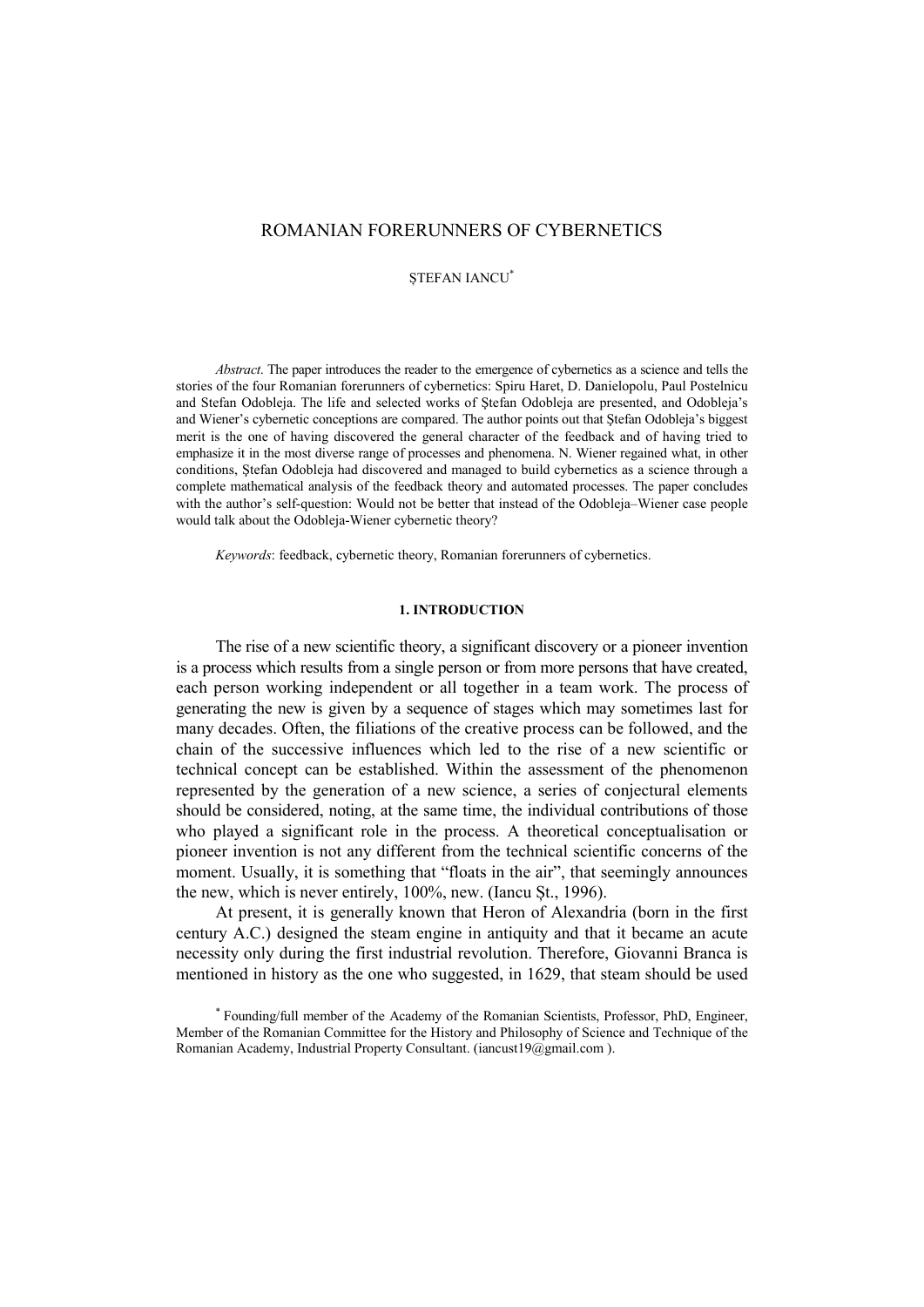as an engine agent of the turbine and T. Savery (1650–1715) as the one who built a usable steam engine, known in the literature as "miner's friend".

The theory of relativity started with Galileo Galilei ideas about inertia and Newton's ideas on the universal gravity, it continued with Jules-Henry Poincaré's works, the first to talk about the theory of relativity, with Hendrick Lorentz's theoretical development of J. C. Maxwell's theory and it seemed to end with Einstein's brilliant contribution. Today, the theory of relativity is questioned and new developments are expected to come.

# **2. THE EMERGENCE OF CYBERNETICS AS A SCIENCE**

Born approximately two and a half millennia ago, forgotten until the XIX century and considered, as the result of a group of specialists that lived between 1921 and 1948, rediscovered in 1948, the word cybernetics received a great deal of attention in the 70s of the XX<sup>th</sup> century. The Greek word *kybernetike* was used by Plato (427–347 BC) meaning the art of steering a ship, of riding a pair of horses, but also the art of leading people–generally, the art of leading.

In 1834, the French physician and mathematician André Marie Ampère introduced in the paper "The Study of the Philosophy of Science" a chart of all the branches of science known until then. In this chart, in the chapter called "Politics", under the column number 83, Ampère placed a new science – *kybernetike* – meant to deal with "the study of the methods of command and leadership of the society". For each science, Ampère chose a motto made up of Latin verses, cybernetics having as a motto "*Et secura cives ut pace fruantur*" (And the careless citizens will enjoy themselves in peace). Indeed, Ampère's amazing vision was confirmed by the subsequent evolution of cybernetics which placed itself on the  $XX<sup>th</sup>$  century science orbit through its high gnosiological and praxiologic power, to the benefit of the technical and scientific progress.

The Greek word *kybernetike* is also used in the religious language, meaning "the science of church organization".

It is difficult to establish in time when exactly cybernetics emerged as a science, since its roots come from a series of old works. Although, rigorously speaking, the philosophical works of the XVII<sup>th</sup> and XVIII<sup>th</sup> centuries in which the living being is compared and sometimes assimilated to the machine (Gassendi, La Mettrie and others) can never be considered as belonging to cybernetics; their authors, knowing only automatic machines with a stiff control and not the ones adjusted through reverse connection, presented in their works a material-mechanical conception, totally insufficient in order to explain the cybernetic phenomena.

Until the  $XIX<sup>th</sup>$  century the mechanical devices designed to make the adjustment, by maintaining and correcting the movement in order to set and standardize some processes, were made to meet some particular practical requirements and therefore,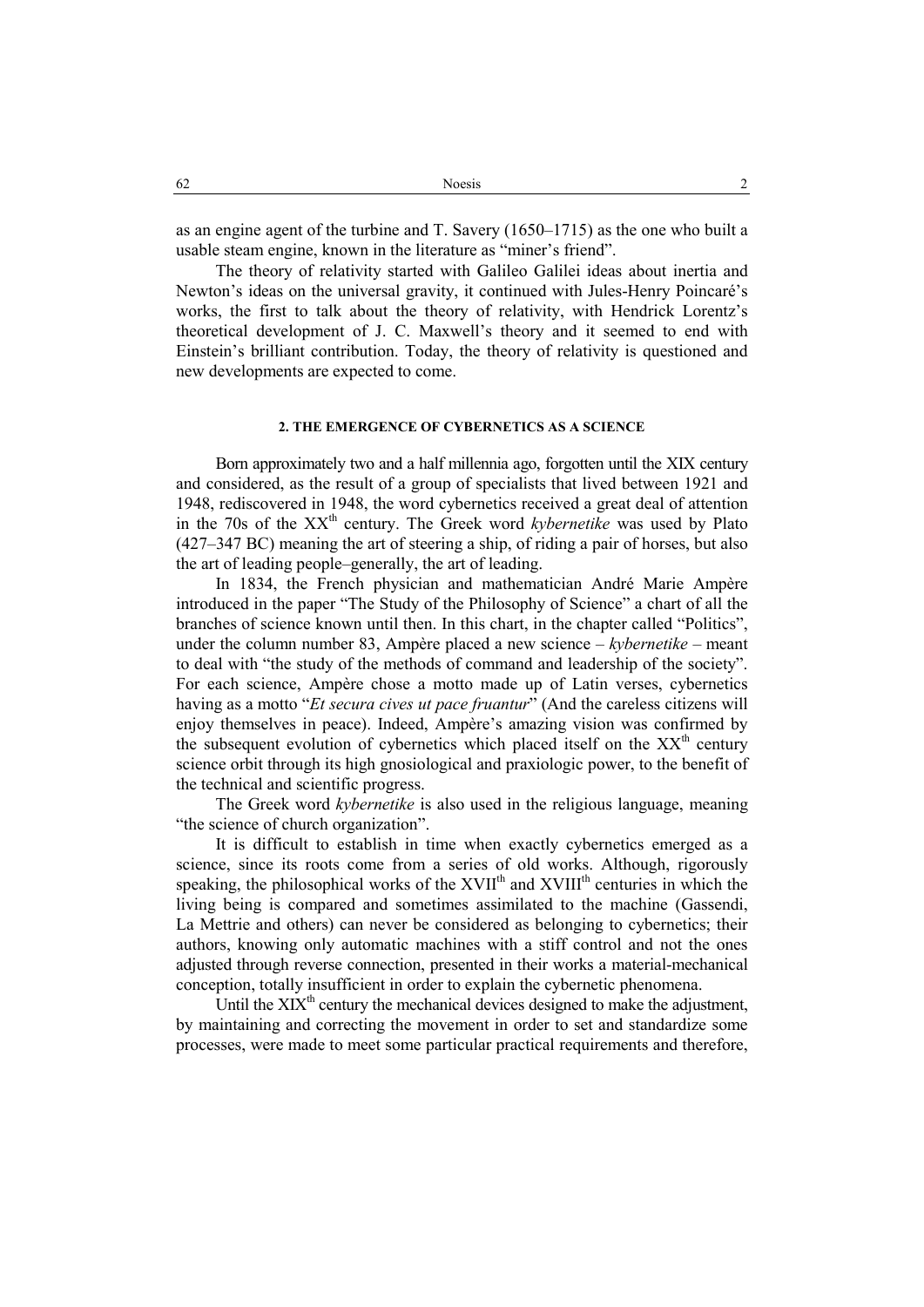their operation principle escaped their attention. This explains why until the  $XIX<sup>th</sup>$ century no theoretical analysis was made that would highlight the multiplication and improvement possibilities of the mechanisms. The way in which the design of the mechanisms alone evolved until the  $XIX<sup>th</sup>$  century is an example in which technique preceded science (Iancu Şt., 1996).

In the  $XIX<sup>th</sup>$  century the victory of electricity over steam was proclaimed and adaptive command mechanisms acquired a greater and more diverse use. Consequently, scientists became interested in these devices, using a more refined mathematic machine. The notion of entropy introduced by J.E. Clausius in thermodynamics did not allow its later fertility in the development of information theory to be foreseen. Around 1868, J.C. Maxwell established a mathematic pattern for Watt's regulator which consisted of differential equations that underlined the effect that different system parameters had on its performance, substantiating thus the reverse connection adjustment theory. While some people claim that 1868 is the birth year of cybernetics, others think that Maxwell's paper is nothing else but automation, which has become nowadays, a section of cybernetics, exclusively destined to the artificial automated mechanisms. During the next age, the studies in this direction would intensify and the bases of a mathematical adjustment theory would be constituted in the last decade of the  $XIX<sup>th</sup>$  century by using the theory of differential equations.

In the  $XX<sup>th</sup>$  century, the mechanic adjustment was replaced with the electromechanical one and subsequently, with the electronic one, noting a significant progress, especially in communications (telephony, radio-technique) but also in fields such as temperature, rotation speed adjustment, etc. Valuable works were designed in Bell laboratories from USA by H.S. Black in 1931 and by H. Nyquist in 1932 in order to develop the telephony and especially the amplifiers. The theoretical studies which addressed automatic regulation issues underlined a fundamental concept that technicians intuited and theorists defined as "feedback". The feedback devices were classified in two categories according to the way in which they led to: the intensification of the effects due to the input signals, regenerating and intensifying the oscillatory processes (positive feedback – for instance the electronic auto-oscillator) or to the reduction of the effect caused by the input signal in order to reduce the deviations, damping them down and achieving process stability (negative feedback – for instance the electronic amplifier that ensures the stability of the application coefficient by reducing the background noise and interior parasites).

The developments in biology allowed the exploration of the adjustment processes in living things: Karl von Voit 1878 – thermal adjustment, J.F. Miescher 1885 – breathing, W.R. Hess 1930–circulation, I.P. Pavlov (1880–1926) – reflex arch and others (Iancu Şt., 1996).

In 1932, Jacques Laffitte published the work entitled "Reflections on the science of machines" considered by some people a prediction of N. Wiener's famous work "Cybernetics or command and communication science in beings and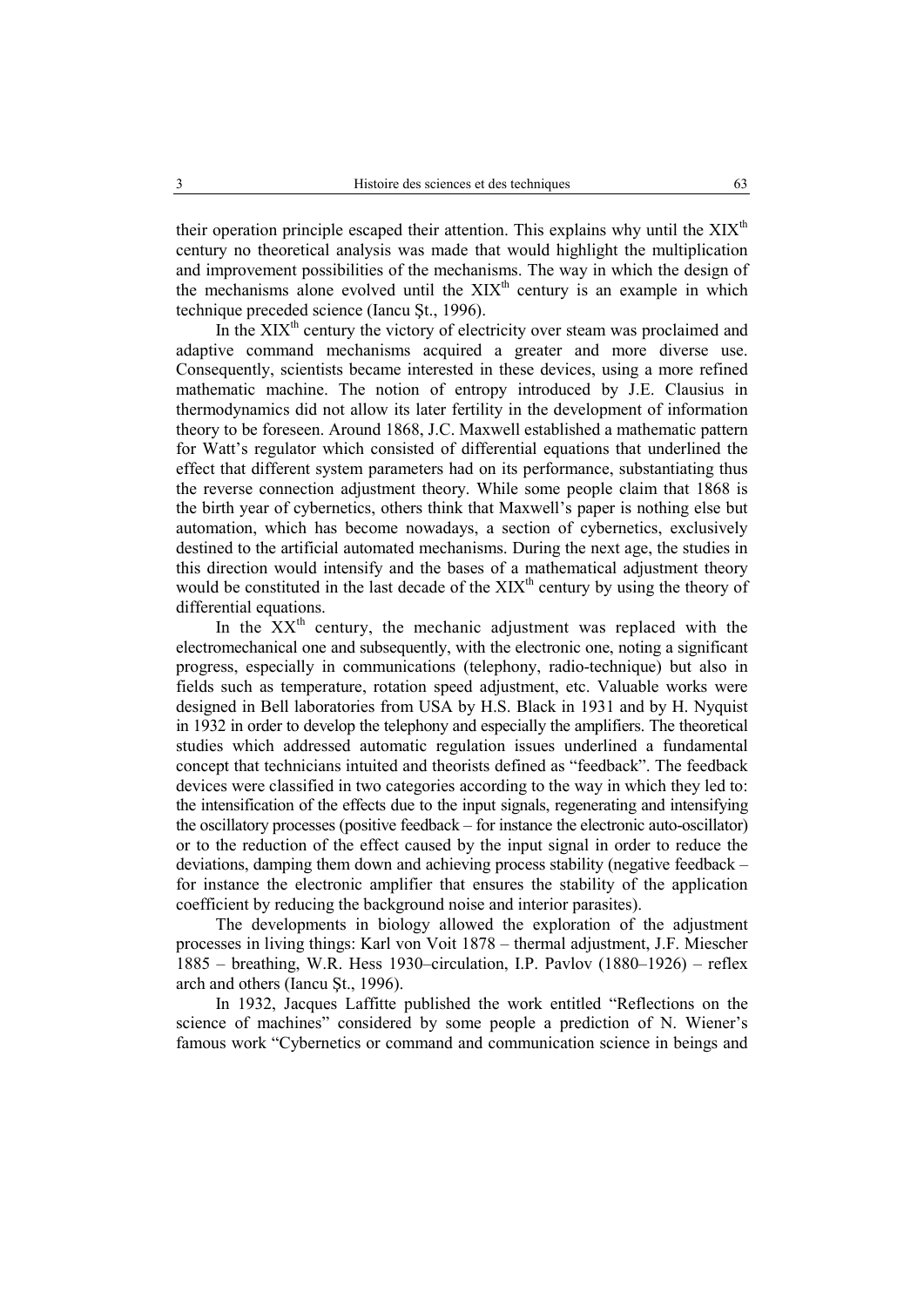machines" and in 1934 Rudolf Carnap treated the language problems. In 1935 M. Kalecki drew the attention on the reverse connection phenomena in economic sciences and Stefan Odobleja published, in 1938/1939, the book "The Consonants Psychology"*,* (*Psychologie consonantiste,* Librairie Maloine, Paris, vol. I 1938, vol. II  $1939$ <sup>1</sup>. In this book, Odobleja thought and enounced the first generalized cybernetic vision. In 1940, W. Schmidt thought of an absolutely general science for the mechanisms with automatic regulation that, according to some researchers, is nothing else but cybernetics, since this would be its birth year.

In 1943, A. Rosenblueth, Norbert Wiener and J. Bigelow published the book "Behaviour, Purpose, and Teleology, Philosophy of Science" in which they presented general cybernetic concepts paying no attention to the mathematical approach and in which the relation between the technical cybernetic processes and those of the living organisms was established.

1948 is considered the birth year of cybernetics, since it is the year in which the following papers were published: "Cybernetics or command and communication science in beings and machines" by Norbert Wiener and "The Mathematic Theory of Communication" (which founded the modern theory of information) by Claude Shannon and Warren Weawer. E. Ross Ashby also published "The brain project" in which the homeostatic theory appears.

Wiener did not know the word *kybernetike* – the Greek equivalent of the art of leading – that had been used by Plato and Ampère for notion cybernetics. Instead, he has used another Greek word–*kibernetos*, the equivalent of the term pilot, steersman (Iancu Şt., 1996).

It is well known that after the publishing of Norbert Wiener's paper in 1948, cybernetics was applied in technique, economy and sociology. Bio cybernetics, neurocybernetics, economic cybernetics appeared in the 50s and 60s of the  $XX<sup>th</sup>$  century. This century came with a cybernetic vision of society and a continuous growth of technical cybernetics. Cybernetic psychology developed in the 70s of the  $XX<sup>th</sup>$  century. But, still now, it still encounters obstacles in explaining the psychological level.

The movement of ideas which led to the conversion of cybernetics into a scientific subject was significantly influenced by the accumulation of the results of some researched biological, technical, economic and social processes. One of the biggest achievements of scientists in this respect was the system conception, a global conception, often encountered nowadays, and which led to the establishment of another scientific subject – the general theory of the systems.

It is still under discussion whether cybernetics is an idea, a point of view, a way of thinking or a true science, since it is very difficult to make a distinction between the general theory of the systems and cybernetics because, generally they

<sup>1</sup> The book *The Consonants Psychology* was reviewed in 1939 in Romania, in the *Modern military spirit* publication and in 1941 in USA in the *Psychological Abstracts*, summary magazine.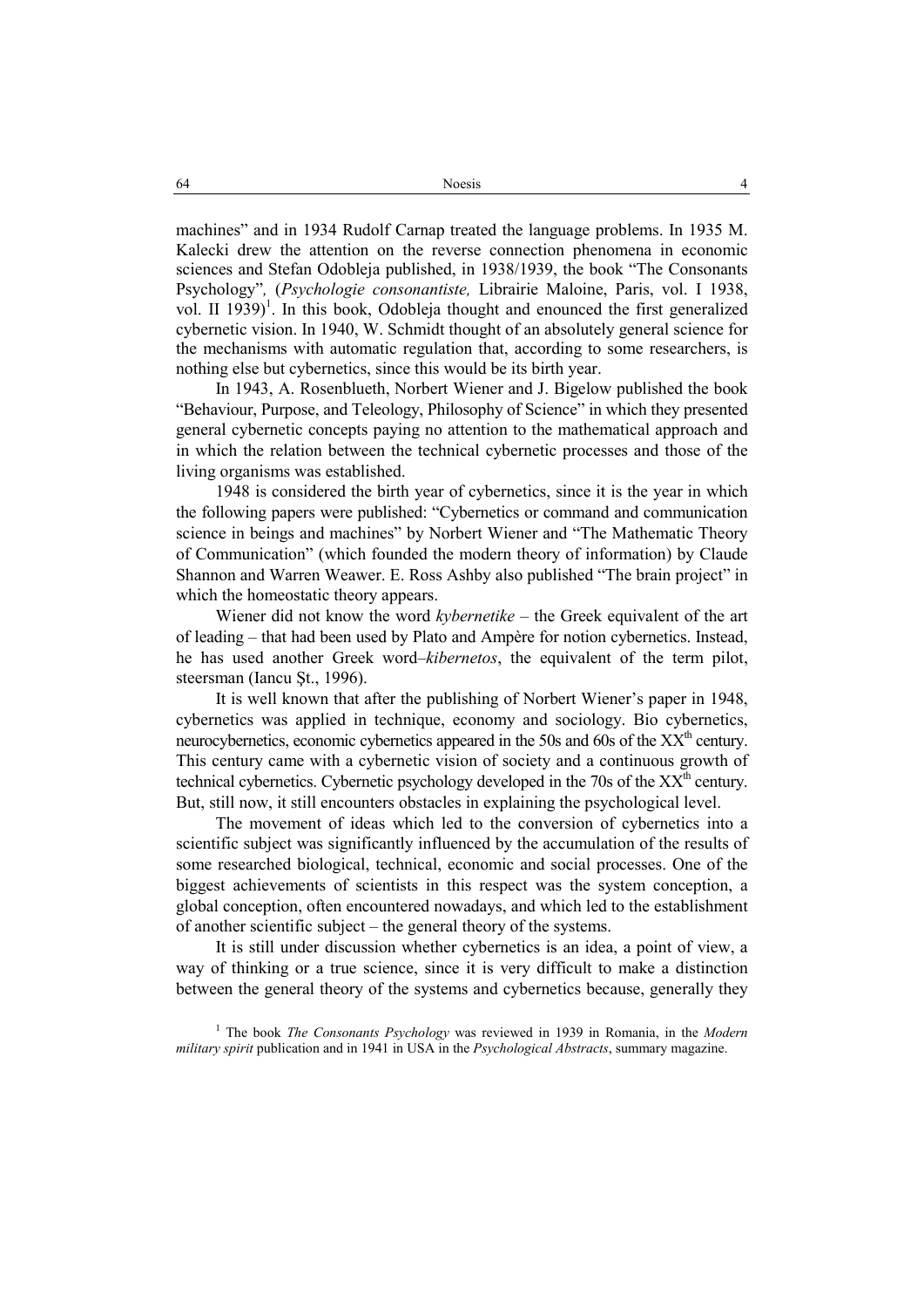represent the same field and specifically, cybernetics refers to the structures of the loops with reaction or of the reverse connection (feedback) in a system and to the properties determined by connections. The discussions over the definition of cybernetics will continue but what is clear and amazing about the human way of thinking is the cybernetic concept, the role of the reverse connections in all aspects of reality, their use in technique.

Cybernetics on the whole is considered a science of leadership, the science which is interested in the mathematical study of connections, commands and control within the technical systems and living organisms from the point of view of their formal analogies with a view to design and build automated electronic machines and devices able to perform different operations or operation sequences. Cybernetics could be defined as a synthetic science interested in the mathematical study of the operation of systems characterized by commands and adjustments no matter if they are natural, social or technical systems or as a science of the general evolution and balance laws or as the art of making the action efficient.

The studies made by cybernetics on different systems are abstract studies of their formal analogies and not of their constitutive elements or specific functions. Norbert Wiener defines cybernetics' scope stating that it refers to "the entire field of the command and communication theory in machines or animals". Raymond Ruyer insisted, in 1954, on the informative aspect of cybernetics, defining it as "the science of the information machines either natural – the organic ones – or artificial machines" (Ruyer, Raymond, 1962).

Norbert Wiener said that "when I lead another person's actions I communicate to him/her a message and even though this message is imperative in nature, the communication technique is not different from the one of transmitting a fact. Moreover, for a command to be efficient I have to know all the messages that came from that person, messages that can announce me that the order is understood and that it had been executed (Wiener Norbert, 1952)". Cybernetics became, thus, the science of information; it is also interested in the general study of the signals or signal systems, always aiming at providing some elements for the study of their transmission and always taking into account the structures of the communication means of these messages (the study of the networks). The two notions – command and communication – mix closely, the information becoming valuable only if it allows acting.

#### **3. ROMANIAN FORERUNNERS OF CYBERNETICS**

It is a great satisfaction to acknowledge that highly valuable cybernetic ideas for the Romanian way of thinking, culture and science arose in the mind of four important representatives: Spiru Haret, D. Danielopolu, Ștefan Odobleja and P. Postelnicu.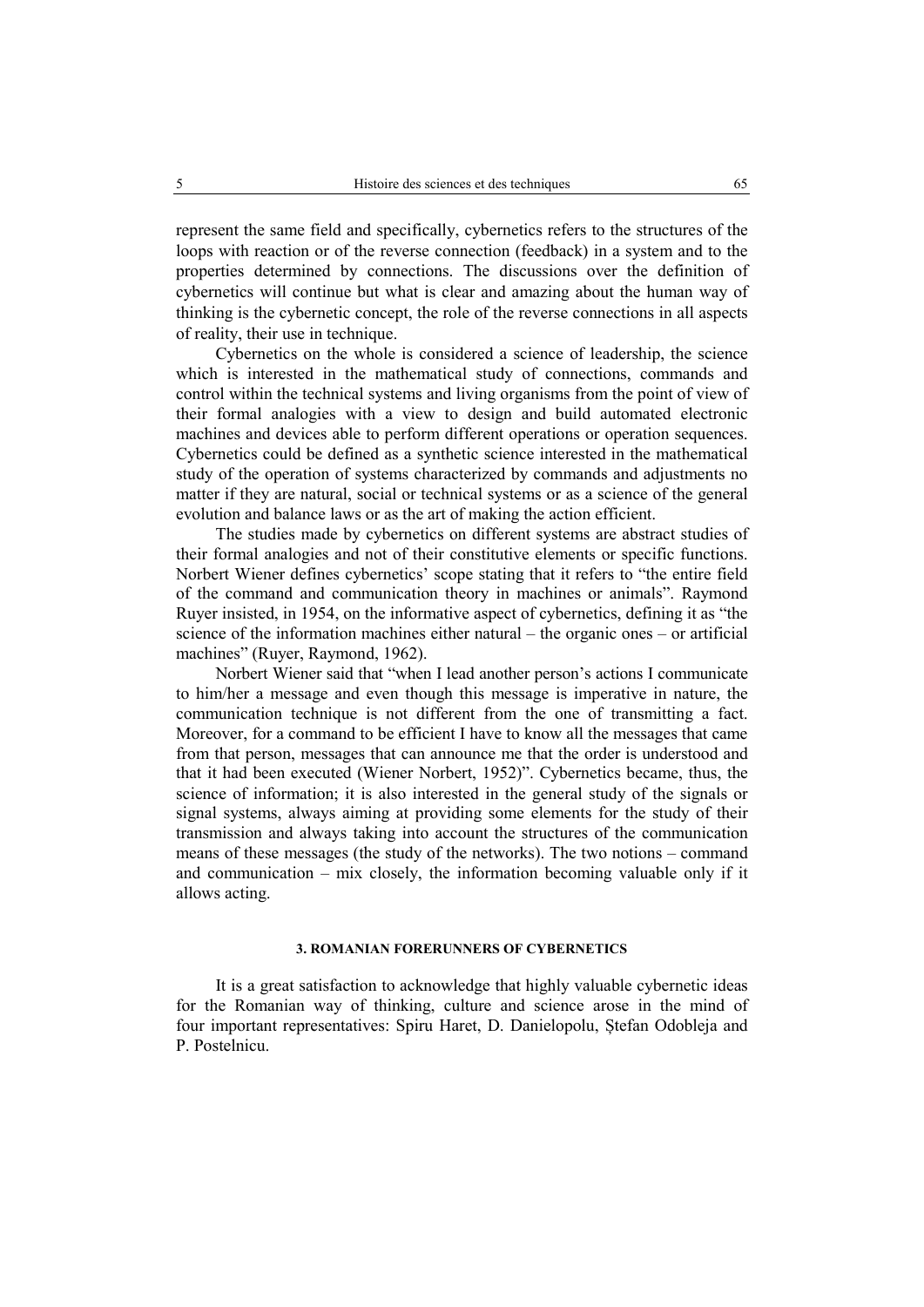**3.1.** *Spiru Haret* (1851–1912), Romanian mathematician, astronomer and sociologist published in 1910 in Paris his masterpiece *Sociale Mécanique* (Spiru Haret, 1969)", the first big Romanian work which addressed social-economic issues with the help of the mathematical and mechanical patterns and which analysed these processes according to the system.

The book *Sociale Mécanique* is not an attempt to apply the entire body of axioms and laws belonging to the rational mechanics to the social movement, Spiru Haret trying to adapt only the device of the rational mechanics to the analysis of the social and economic phenomena evolution, continuously revealing the specific nature of these phenomena and the fact that they must not be confused with the mechanical phenomena.

Spiru Haret used in his paper several mathematical patterns that refer to some demographic problems, to the role of science and technique in the development of the society, etc. and defined society using a dynamic system model which includes both the recreation idea and that of data collection and processing in order to carry out command and control processes. Obvious cybernetic interpretations are given by Spiru Haret in the examination process of the social balance, in the treatment of the natural population growth effect on the social life, interpretations which led to the conclusion that an unwanted state of social rest could not be achieved in civilized societies and that if this was possible it would be unstable.

Spiru Haret's believes about the periodicity of social phenomena are very interesting from the point of view of the current general theory of the cybernetic systems. Making reference to a society which has a certain evolution and which finds itself under the influence of a trend or group of new necessities that will impose a new direction, Spiru Haret shows that a swinging movement will take place in that society and that moment reveals itself through what is known as "action and reaction" and it will push the societies in one direction or another when the relevant ideas intervene or the pressure of the new necessities exercise until the movement melts down and disappears in the general movement of the system" (Spiru Haret, 1969).

Spiru Haret's work underlines through its numerous examples the conception of this great forerunner of our national system science and culture.

**3.2.** *Daniel Danielopolu* (1884–1955), Romanian physiologist who reached cybernetic conceptions following the path of biology and medicine and dedicated his work to the experimental analysis and logic schematization of the nervous, endocrine and immunity system.

Elements of his cybernetic thinking began to appear in 1923, determining a bio-systemic, cybernetic vision of the human system. Without making a clear distinction between the informational and the non-informational systems, Danielopolu, intuitively, felt it and showed a predilection for the former. Studying for over 50 years bio systems that receive, send process and generate information, he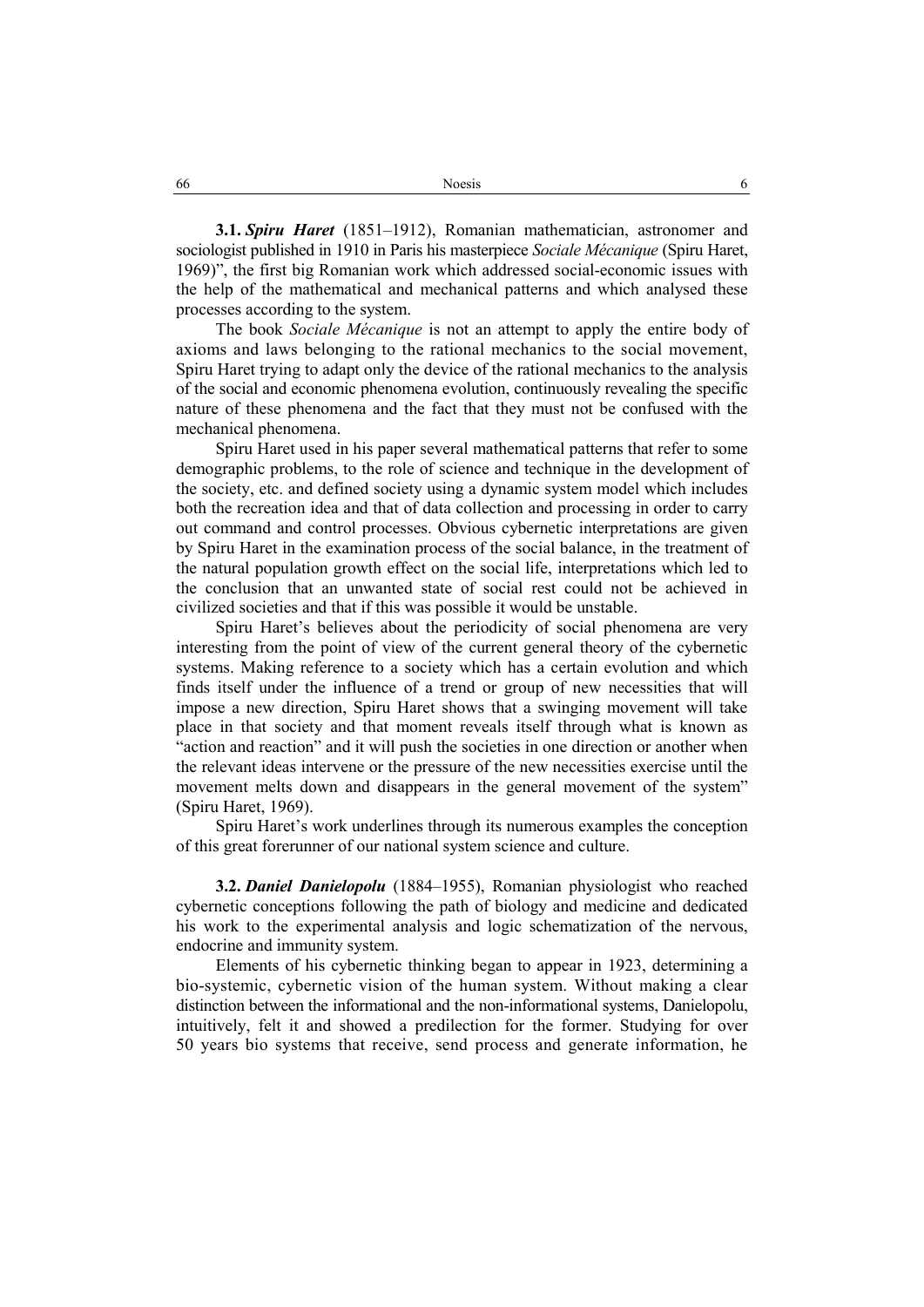highlighted and deduced the existence of some mechanisms, some operation principles or some operational laws that coherently integrate in bio cybernetics. In the absence of the formal apparatus that we have nowadays and without using the modelling technique, Danielopolu made in his works synthetic interpretations and graphic and logic schematizations which constitute an exceptional scientific prevision of bio cybernetics.

All D. Danielopolu's works regarding the neurone-endocrine and immunity systems were based on a systemic interpretation. In the 20s of the  $XX<sup>th</sup>$  century he elaborated a theoretical model applicable to the way of functioning of the neuroneendocrine and immunity systems. In 1928, Danielopolu formulates the following three laws: the law of the amphomechanism, the law of the predominance and the law of the circular mechanism which lay at the basis of the interstimulative antagonism. The analysis of these laws highlights the fact that they imply the existence of some negative reverse connections in the neurovegetative system. Without calling it negative reverse connection, Danielopolu identified this type of reaction in order to explain the operation mode of other bio systems as well. In some works, published between 1923 and 1932, he intuited the concept of positive reverse connection and its importance in physiopathology.

D. Danielopolu was an international forerunner of bio cybernetics, a forerunner of the biological systems theory and of cybernetic medicine.

**3.3.** *Paul Postelnicu* (1917–1983)*,* an electro mechanic engineer (graduate of the Polytechnic School from Bucharest in 1941) with philosophical inclinations, employee of the Romanian Telephone Society, managed in 1945 to independently present a cybernetic vision on life. The cybernetic loop – according to P. Postelnicu – was a characteristic of the matter in general. In 1944, P. Postelnicu drew up an article "The Theory of the Vicious Complex" that he sent to *The Scientific Magazine – V. Adamachi* from Iași (3 pages) to be published. In the absence of a response in real time he rewrote and developed a version of 6 pages entitled "The Hypothesis of the Vicious Complex" that he sent for publication in 1945 to the *Nature* magazine from Bucharest. The article, with its two versions, circulated in the typed form among its colleagues and it represented the foundation of a paper presented by P. Postelnicu within the meeting of the "Friends of natural sciences" society of 24 February 1945. The article appeared only later, in 1968, in *The Telecommunications magazine*. (P. Postelnicu, 1968).

P. Postelnicu's basic idea relies on the concept of a vicious circle that he called "*vicious cycle*", maybe in order to avoid the confusion with the vicious circle from the elementary logics. He defines the vicious cycle as a causal chain made up of <u>a</u>, <u>b</u>, <u>c</u>….<u>m</u>, <u>n</u>,.... phenomena which have the property that <u>a</u> determines <u>b</u>, **b** determines  $\mathbf c$  and so forth. These causal chains can be exemplified with systems from physics such as: engines, reaction electronic tubes, etc. Any system that includes a vicious cycle is called by P. Postelnicu "a vicious complex".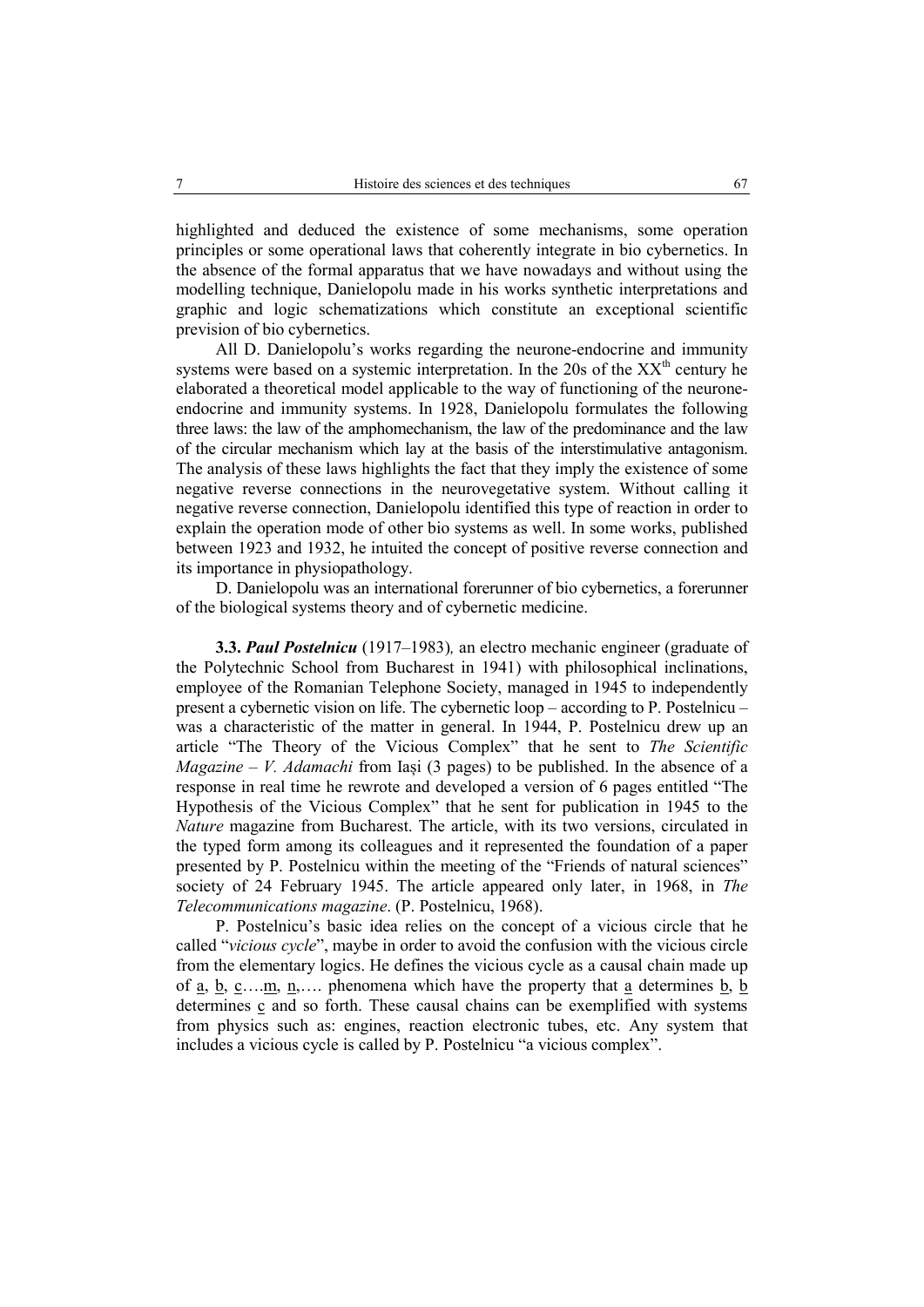P. Postelnicu determined the properties of the vicious cycles after he had made a detailed analysis of the amplifying triode with feedback loop underlying the relation between the circuits of the grid and of the plate, where one's oscillations determined the others and the other way around and finally, he concluded that "the viciousness" of the triode characterized the biological phenomena as well.

On the basis of an identified property of the vicious cycle, that is that "any progressive vicious cycle includes the resonance condition", P. Postelnicu stated that hazard made so that a little material part would acquire an organization that would essentially differentiate it from the inert matter. Due to the resonance condition the vicious cycle became progressive and evolved through impulses that came both from the hazard and the environment. Thus, he admitted that the appearance of the molecule with vicious cycle properties could be explained.

P. Postelnicu asserted that matter became alive when in its organisation a system of reverse connections is established (bio cybernetic conception). "Viciousness is an essential property of the matter and even the evolution of the universe itself could be explained by the hypothesis of the vicious complex. In this case, matter and life would not be but two levels of vicious organisation: the matter as a vicious organisation of energy, life as a vicious organisation of matter and implicitly of energy" (Postelnicu Paul, 1968). Starting from the existence of the "viciousness" in physical devices created by man, Paul Postelnicu extended it to the biological, social and economic phenomena and then he generalized it to the phenomena that go beyond the usual human experience. Under this form, the viciousness was admitted as a constitutive element of a general theory that would allow the construction of a cybernetic model of the universe, eventually in the sense of the distinctions operated by the general theory of the systems.

**3.4.** *Ştefan Odobleja* (1902–1978) is one of the great thinkers and creators of the  $XX<sup>th</sup>$  century whose originality and clear-sightedness overcame the traditional scientific knowledge patterns and models.

# 3.4.1. *The life and his selected works*

Born on 13 October 1902 in *Izvorul Anestilor –Mehedinți*, Odobleja wins in 1922 a scholarship at the Faculty of medicine and becomes scholar of the Military Medical Institute. During his studies he makes researches in neurology, psychology and methodology of knowledge and logics. In 1928 he becomes PhD in medicine and surgery maintaining a thesis on car accidents and on 1 May 1929 he publishes the study entitled "Method of thoracic transonance" in the "Medical Therapeutic Bulletin" in which he formulates the so-called reversibility law.

Between 1928 and 1935 he publishes in the specialized magazines of that time a series of works regarding the study of the organism using the method of listening to the noises of the human body, works that he gathers in a volume called "*La Phonoscopie, nouvelle méthode d'exploration clinique*". The volume published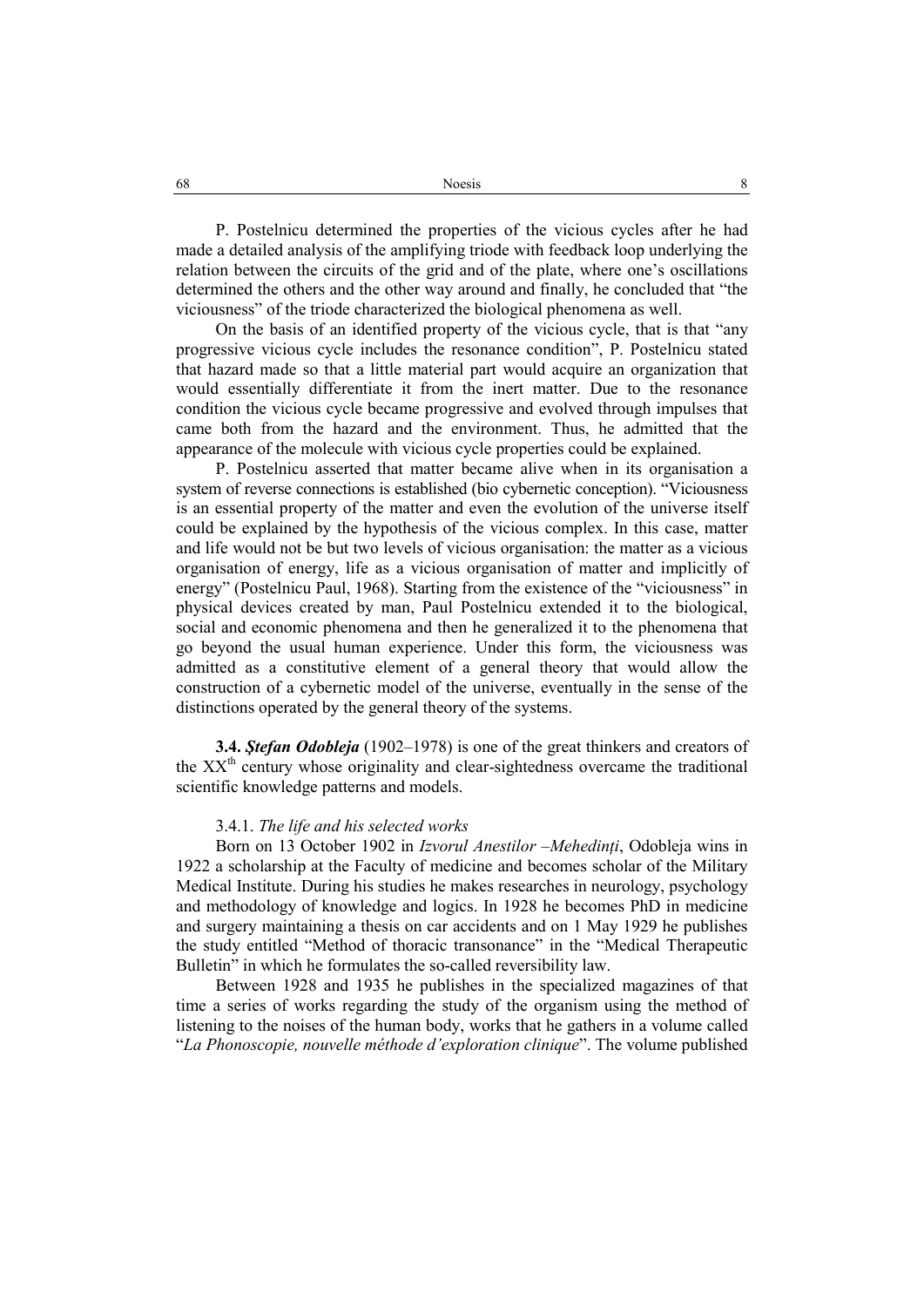by Gaston Doin Publishing House–Paris was awarded by the Romanian Academy with the "General Physician Dr. Papiu Alexandru" prize, which was granted every 2–4 years to the most praiseworthy works written by military physicians;

In 1936 Odobleja publishes the work entitled "*Phonoscopy*<sup>2</sup> and the clinical semiotics" and in 1937 he participates in the  $IX<sup>th</sup>$  International Congress of Military Medicine with a paper entitled "Demonstration de phonoscopie" and on this occasion he disseminates a prospectus in French announcing the appearance of the work "The Consonantist Psychology".

"The Consonantist Psychology"<sup>3</sup> was elaborated between 1929 and 1937, the author starting from the idea of the possibility of studying a phenomenon (such as the moods of the animal organism) through other phenomena (such as the phonic ones). The book was published in two volumes comprising 880 pages (*Psychologie consonantiste*, Librairie Maloine, Paris, vol. I 1938, vol. II 1939. In reality, this book has been printed in Romania, in Lugoj). Soon after its publishing, the book was reviewed in 1939 in Romania in the "Modern military spirit" publication and in 1941 in USA in the "Psychological Abstracts" summary magazine.

During the war, Odobleja was chief physician on a military ambulance and after the war, he expressed his intention of working in research but, completely misunderstood, he was forced in 1946 to retire from the army. After his retirement, he did not manage to find a job appropriate to his education and wishes and he continued to live on a modest military pension.

Ion Oancea-Stroe, Odobleja's friend, tells that "I met the author in 1949– 1952 in his parents' house from Valea Izvorului. During our short introduction he never told me that he wrote such important works. Only later, around 1964, when he changed his residence in Turnu Severin did he carry with him the volumes of "The Consonantist Psychology", a copy of which he had given to the "I.G. Bibicescu" Municipal Library. After 1968 he participated in "Al. Vlahuţă" Literary circle, where he read some passages from his book" (Oancea – Stroe, 1972).

Odobleja meditated on the issues discussed in his book "The Consonantist Psychology" and reached the conclusion that he was the possessor of an original conception on logics, different both from the traditional Aristotle one and the modern mathematic one and started to write a logic paper that he abandoned after 1973. The totality of Ştefan Odobleja's manuscripts exceeds 50,000 files.

In 1975 – during the Third Cybernetics International Congress that took place in Bucharest – Odobleja presented the paper "Cybernetics and the consonantist

<sup>2</sup> *Phonoscopy* – the photographic recording of intrathorax noises (in the heart or lungs).<br><sup>3</sup> *Consonantist* – harmonious. Ștefan Odobleja's consonantism is the theory of man's psychic activity. All psychic phenomena are consonance, that is, the psychic is also physical, exiting however a physical-psychic consonance- where the physical is understood in its ordinary meaning and the psychic is another type of physic. Since consonance means harmony, the consonantist psychology becomes, according to the author, a logic of harmony or in other words, a science of organisation and self-adjustment.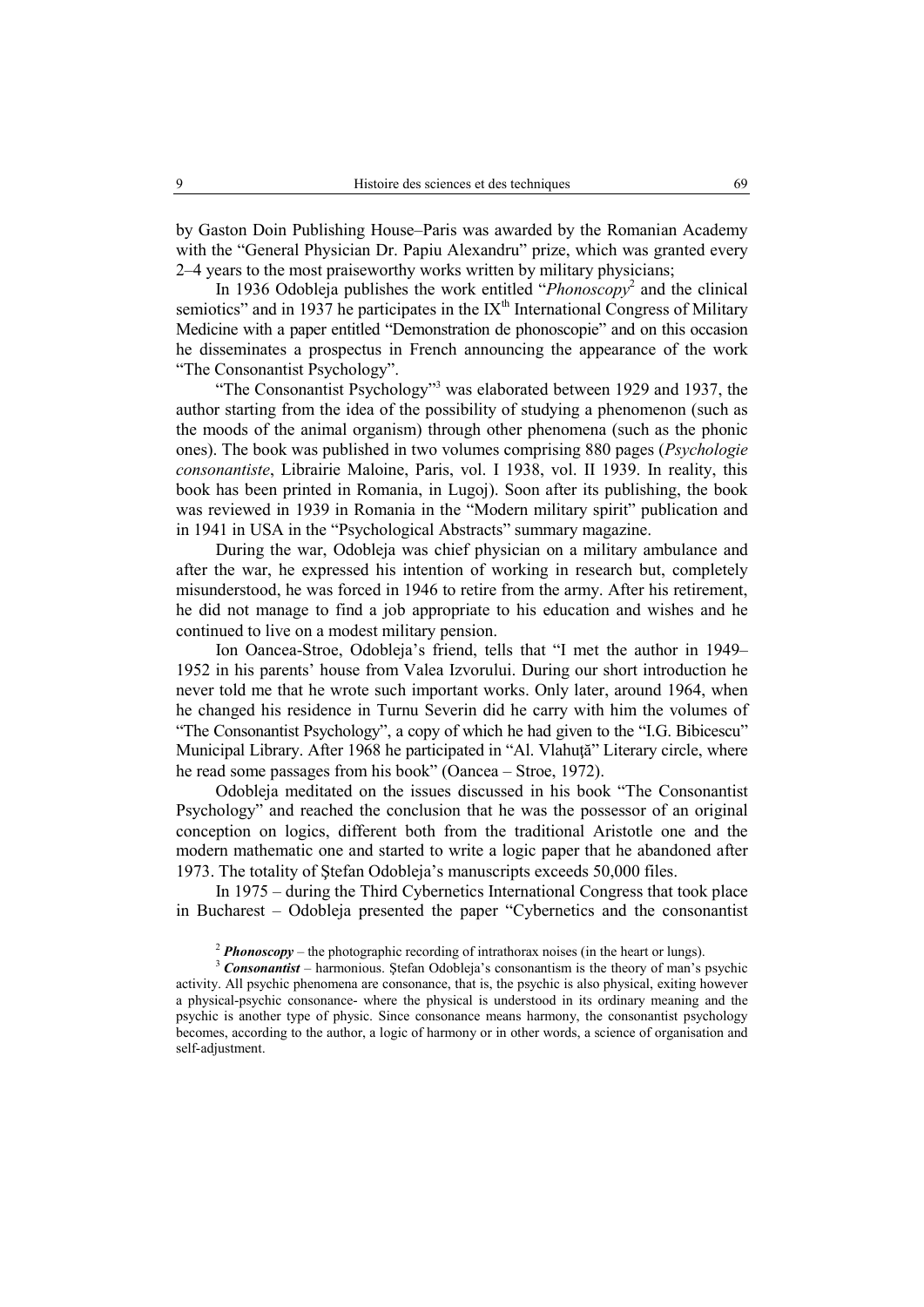psychology" and in 1977 the text of his paper appeared in the volumes published by the Congress (Springer Verlag and The Technical Publishing House). In 1978 he sent to the IVth Cybernetics and Systems International Congress that was taking place in Amsterdam, the paper entitled "Diversity and unity in cybernetics".

# 3.4.2. *Ştefan Odobleja's cybernetic conception*

"The Consonantist Psychology" is not a cybernetic or purely psychological paper; it is a work of thinking, a philosophy of mental processes and of science, the author searching several general laws: laws of movement, balance and unbalance, energetic processes, reversibility and irreversibility, etc. that would apply to all domains, all inert or living natural sciences, to psychology, socio-economic life. Among the fundamental laws that, according to Odobleja, govern the physical and the psychic, the *reversibility law* or as we might call it nowadays, *the reverse connection law,* or *feedback law* is worth mentioning. The author of "The Consonantist Psychology" treats in an interdisciplinary, integrating vision, issues related to psychoneurology, psycho-physiology, psycho-pathology, psycho-therapy and therapeutics, on the one hand, and issues related to the physical-chemical, mathematical, biological, sociological economic, philosophical, etc. sciences on the other hand and also issues related to their specific laws, that are in close interdependence and interconditioning, focusing especially on the connections from the physicalpsychological-philosophical levels.

Ştefan Odobleja thought and enounced the first generalized cybernetic vision. In order to appreciate the importance of Ştefan Odobleja's cybernetic conception we must see two possibilities: either Odobleja knew the importance of different cases of reverse connections belonging to diverse fields of science and technique and made a generalization or he obtained the general vision not so much through a generalization, which maybe was not sufficiently prepared in 1938, but through a new approach of the phenomena belonging to the death or living nature. Odobleja made references to the important role played by the improvement of the observables in knowledge and by the development of stability, which nowadays in the cybernetic language means the role of increasing the information quantity in the improvement of systems' stability.

Obviously, Ștefan Odobleja's starting point in the creation of his cybernetic vision was psychology. This also justifies the name of his work. This was an original idea unlike the attempts of that time to substantiate the sciences and which were relying either upon mathematical logics or upon linguistics. To the extent in which any science relies upon the creative activity of the human mind it is at the same time a psychic activity but not a regular one, one that is elevated and logicalpsychical.

The substantiation of the sciences on the basis of psychology made Odobleja, through his conception, the forerunner of cybernetics, of a technique of thinking in general and not only of the mechanisation of the mathematical calculus. Determining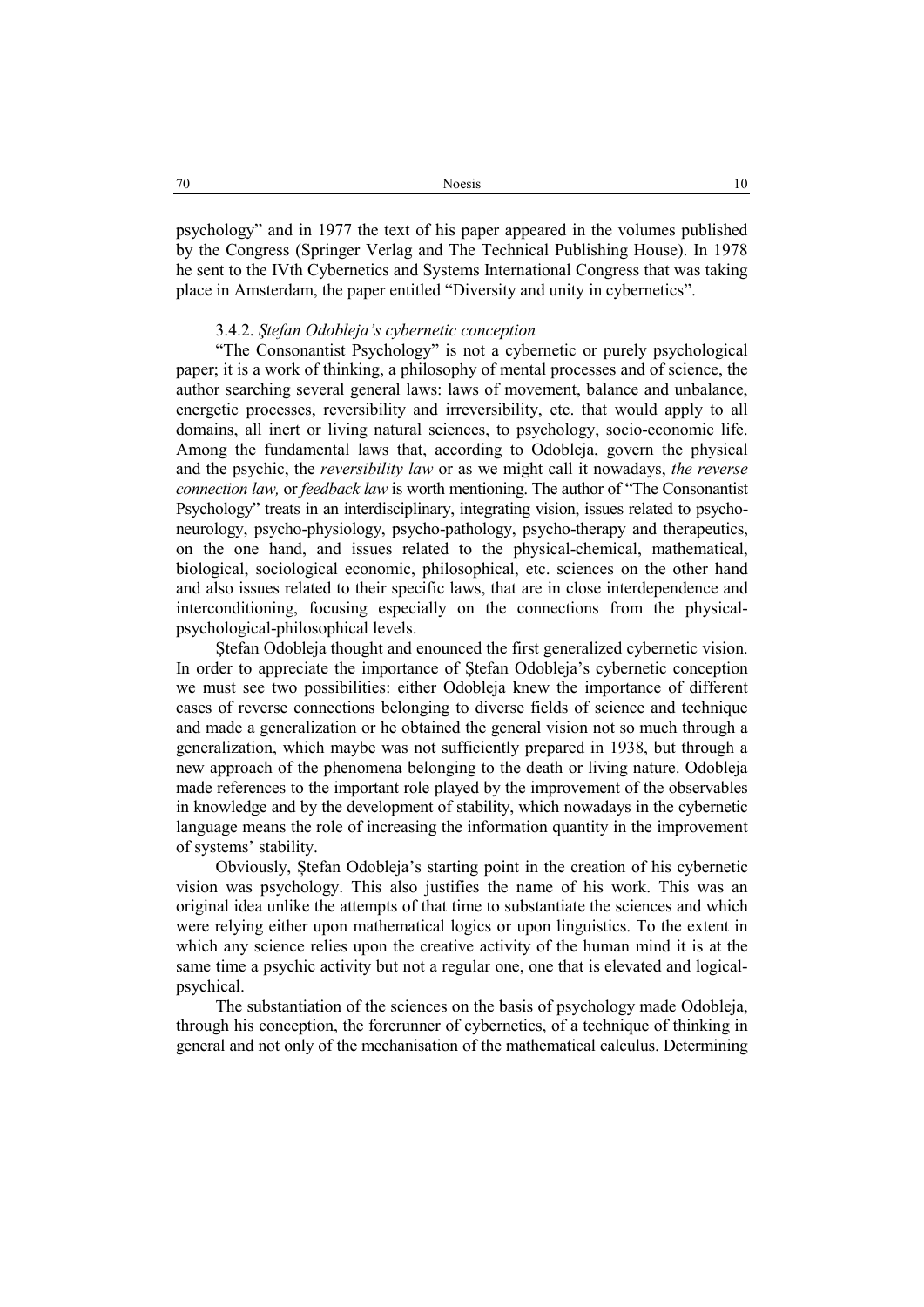the relations of consonance among sciences, multiple (spatial, physical, logical and psychological) consonances, Odobleja postulates the possibility of mechanising the thinking–conceived as a creative act–and suggests a thinking machine.

Odobleja was not only a forerunner of cybernetics but he also had an original vision in this field, regarding both the mechanization and automation of the constituted, repetitive thinking and the creative, authentic thinking. Odobleja imagines not only thinking machines but also machines that could create, invent, philosophize. Numerous manuscripts on logics refer exactly to this possibility which presumes not only a special psychology, a cybernetic one but also a special logic that he called *resonance logics*.

Odobleja, through his consonants psychology conceived a general cybernetics with a much larger sphere than Wiener's cybernetics and managed to create the basic paradigm of the cybernetic thinking which requires to focus on the study of the adjustment processes and on the analysis of the behaviour of "any" system by correlating the direct (command-execution) connection with the reverse (executioncommand) connection. This circuit was called by Odobleja "vicious circle" and by Wiener feedback (reverse connection principle) (Wiener Norbert, 1966).

Ştefan Odobleja wrote that "There is reversibility and reciprocity of interests between individual and society. Vicious good or bad circles are often established between the individual and society", and **ten years later**, Norbert Wiener showed that "Communicating with the outer world means receiving messages from it and sending it messages. On the one hand, it means observing, experimenting and learning and on the other hand it means exercising our influence on it so that our actions to become subordinate to a purpose and efficiency… Life is a continuous interaction between individual and its environment and not a way of being eternal." (Wiener Norbert, 1972).

While Ștefan Odobleja's starting point in the creation of his cybernetic vision was psychology, from the cybernetic structure of organisms' biological and psychological processes towards the adjustment and control technical systems but also towards economy and society, Wiener, who had worked in a technological institute being concerned with the use of the mathematical methods in electronics, started from the cybernetic structure of the adjustment and control technical systems towards the biological systems. The difference between "vicious circle" and "reverse connection principle" is purely linguistic, since both concepts have the same semantic content and operational meaning, that is, *the influence that the effect exercises, in its turn, on the cause which caused it.* 

Odobleja sustained that "Reversibility is a vicious circle between the cause and its effect. It is an oscillation between two states which alternatively induce themselves one another. Reciprocity of actions. Besides the acyclic causality there is a cyclic one, in a vicious circle. The same phenomenon is then one at a time effect and cause". Wiener stated that the cause-effect influence can be characterised in three types of phenomena: reduction/annulment of system's deviation from its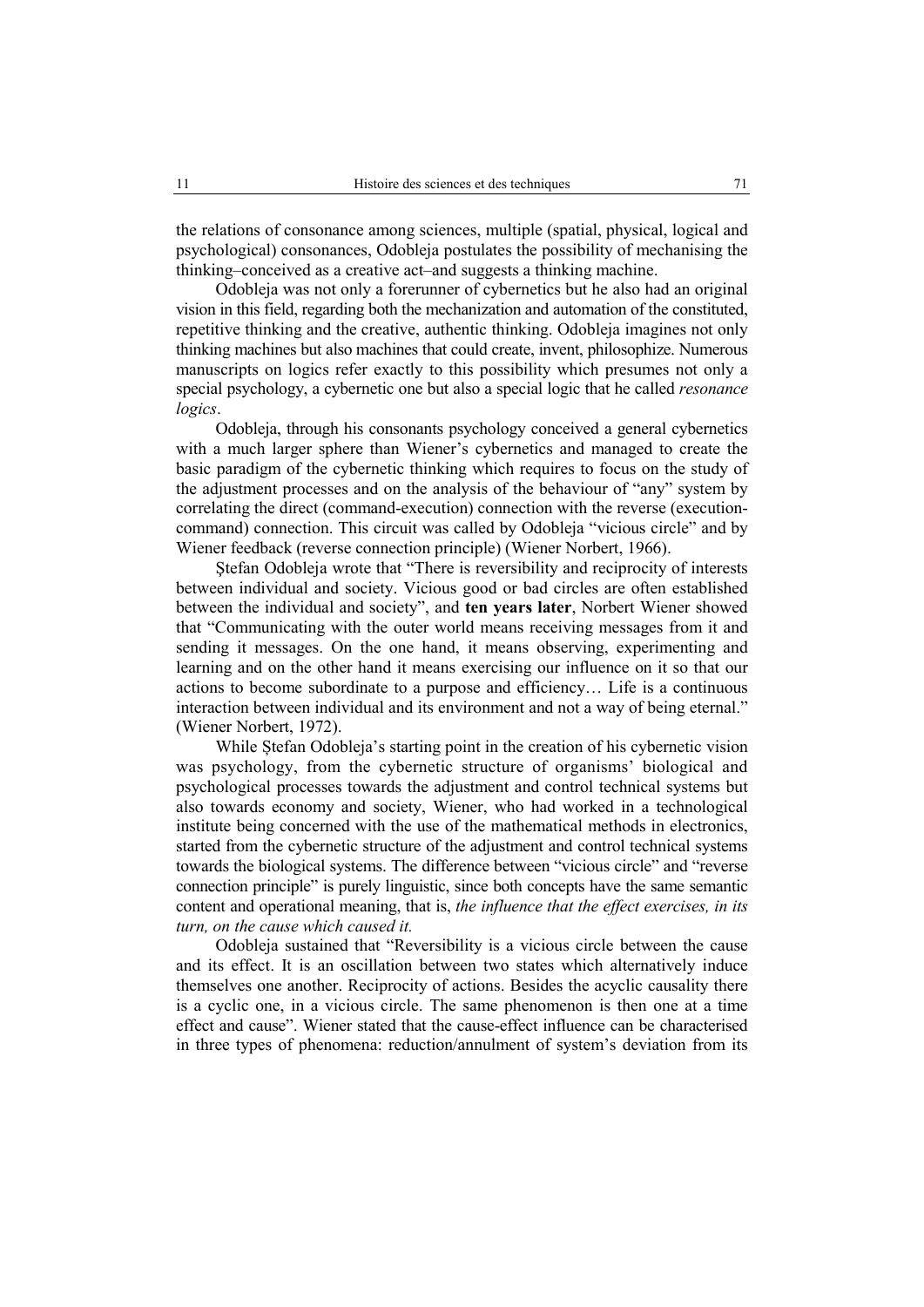state of balance and its coming back to the initial state–homeostasis-negative feedback; the amplification of the distance between the initial state (of weak organisation) and the final state (of better organisation)–development–positive feedback and a larger distance between the initial state of the system of good organisation and the final state of disorganisation–involution–positive feedback. Odobleja made no clear distinction between the positive retroaction and the negative one, although it results from the book that he intuited their different role.

Odobleja's vision also had a series of limitations inherent to the age he lived in. Ştefan Odobleja operated with the diode "Substance-Energy", Norbert Wiener with the triode "Substance-Energy-Information", the latter concept having a special value. Firstly, the lack of the notion of information, not the information found in the statistic theory of communications but in its widest sense, represented a deficiency of Ştefan Odobleja's cybernetic vision. Secondly, Odobleja had no contact with electronics or automation and therefore he did not know the principles of the positive and negative feedback discovered in electronics before the period in which he elaborated his works.

Before any formalism, it is necessary to clarify the essential processes to which the mathematical treatment would apply and Odobleja, not having all the essential cybernetic notions did not use any mathematical formulation in his work and, therefore, "The Consonantist Psychology" did not have the scientific impact of Wiener's paper.

An analysis of great perspicacity on ethics, present in Doctor Ştefan Odobleja's work "The Consonantist Psychology" reveals the fact that the author presented different points of view in order to define and implicitly understand the ethics which was defined as: "the science of good and happiness, the science of social balance, the science of morality and immorality, of rights and duties, of vices and virtues, the science of agreement and of consonance between the individuals' interests or between the individual's interests and the interests of society, the science of harmony and balance between the self and the society, the science of the "confrontations" between individuals and the ratio of avoiding them, the science of prudence and carefulness, the science of approximating its own (actual or future, near or remote) weakness. Stefan Odobleja, never famous or appreciated at his true value in his own country, presents us in a maximum synthesis the moral possibilities. The most eloquent and the deepest definition that Odobleja gives to ethics must be pointed out. "Ethics is the science of the prophylaxis and therapeutics of the evil". This definition can be considered the most appropriate one since ethics is defined through its mission.

# 3.4.3. *Globally acknowledging Odobleja's work*

After 1948 some Marxist philosophers showed towards cybernetics an obvious negative attitude and, that is why, cybernetics had no citizenship right in the scientific circles of the socialist world. Cybernetics was considered in this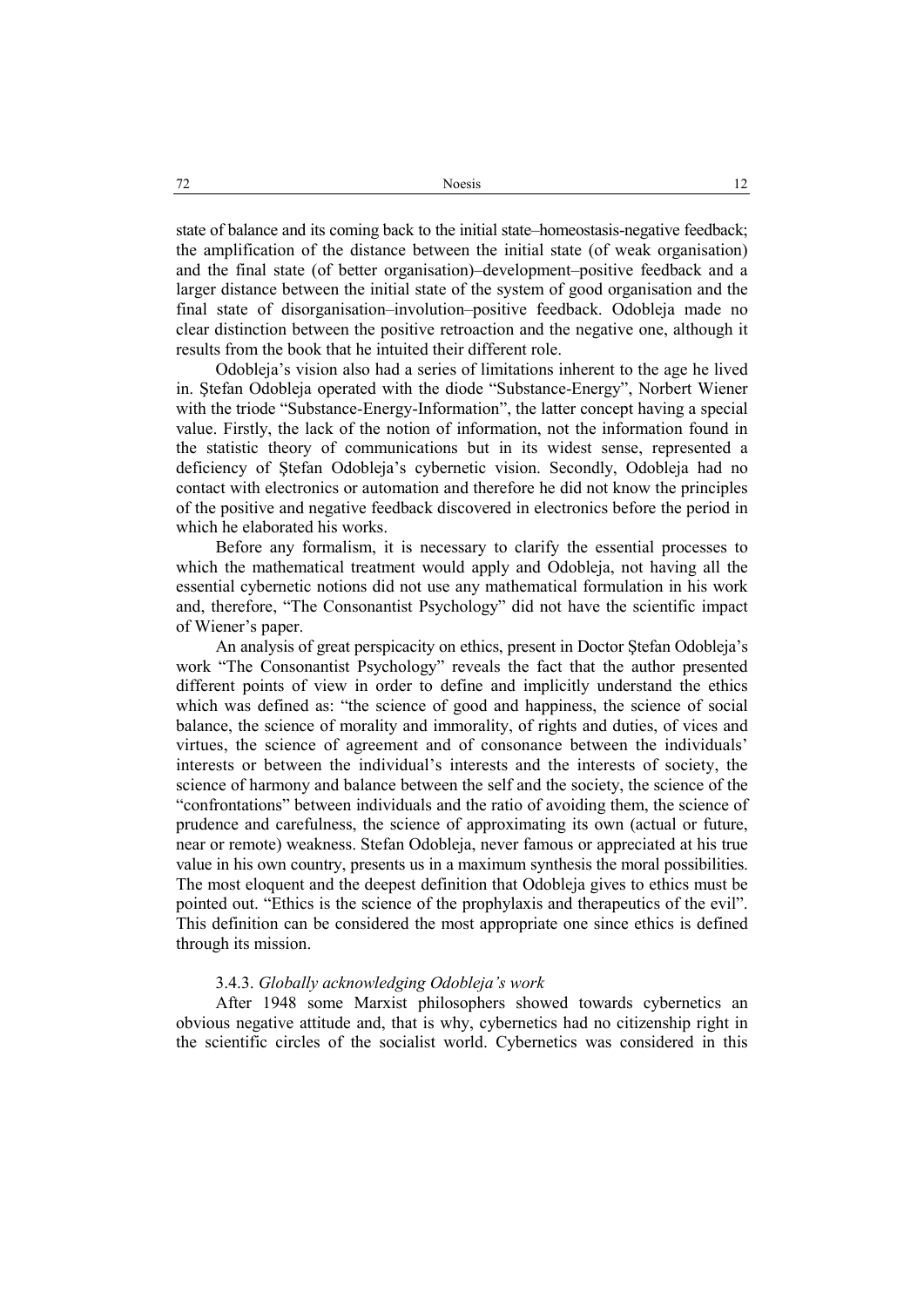world, for approximately 15 years, a "pseudo-science, strictly mechanicals, reactionary and useless". After 1964, a period of relaxation begins in Romania and Norbert Wiener's paper "Cybernetics" is published in 1966 at the Scientific Publishing House from Bucharest and in 1967 Jacques Guillaumaud's paper entitled "*Cybernetics and dialectic materialism*" appears with a preface signed by Paul Langevin. In this book is presented a short history of the cybernetic ideas with no reference to Odobleja.

Odobleja's work attracted again the attention of the Romanian public after many years due to I. Stroe-Oancea and to V. Pârvulescu who published in the "Future" newspaper from Mehedinți, on 12 May 1972 the article "Severinean Micro encyclopaedia".

Dr. Al Olaru presented in 1973 at Bucharest within a conference regarding the history of medicine, a paper on "The Consonantist Psychology" and on 11 May 1974, Constantin Bălăceanu Stolnici published in *Flacăra* (*Flame*) magazine the article entitled "The Romanian Ștefan Odobleja, a pioneer of cybernetics" (Constantin Bălăceanu Stolnici C. 1974).

Odobleja led a solitary life rediscovering himself, once with the appearance of the first books on cybernetics in Romania and, especially, after the publishing, in 1966, of Norbert Wiener's work. Convinced of the value of his ideas, Ştefan Odobleja addressed after 1972 to the Romanian Ministry of Foreign Affairs, asking for support in the elucidation of a Romanian priority and for the translation of his book in the Romanian language. Following his request and on the background of the discussions had in mass-media, the first debates took place and the first studies on Odobleja's work began to be published. In 1974, Professor Dr. Constantin Bălăceanu Stolnici states that Ştefan Odobleja is an important forerunner of cybernetics (Constantin Bălăceanu Stolnici, 1974). In 1975 V. Săhleanu publishes the article "D. Danielopolu and Ştefan Odobleja forerunners of cybernetics" (Săhleanu V, 1975) and Professor Eugen Niculescu Mizil in "Studies of social and economic cybernetics" notes the strong cybernetic character of the work "The Consonantist Psychology", in which Ştefan Odobleja enounced the law of the feedback circuits that he generally emphasized in all the processes and phenomena from nature and society.

After a detailed analysis of Ştefan Odobleja's work, the Section of Medical Sciences of the Romanian Academy through its Interdisciplinary Research Group reaches the conclusion that Ştefan Odobleja's capacity of forerunner of cybernetics could be taken into account at the beginning of 1975, considering the ideas of "reversibility" from "The Consonantist Psychology", similar to those that led to the appearance of cybernetics but there cannot be made a connection of filiations between the ideas from "The Consonantist Psychology" and those from Norbert Wiener's "Cybernetics" published in 1948.

On 28 September 1977, the academician Mihai Drăgănescu delivers a lecture at the County Library from Mehedinţi, Drobeta Turnu Severin, on "Ştefan Odobleja –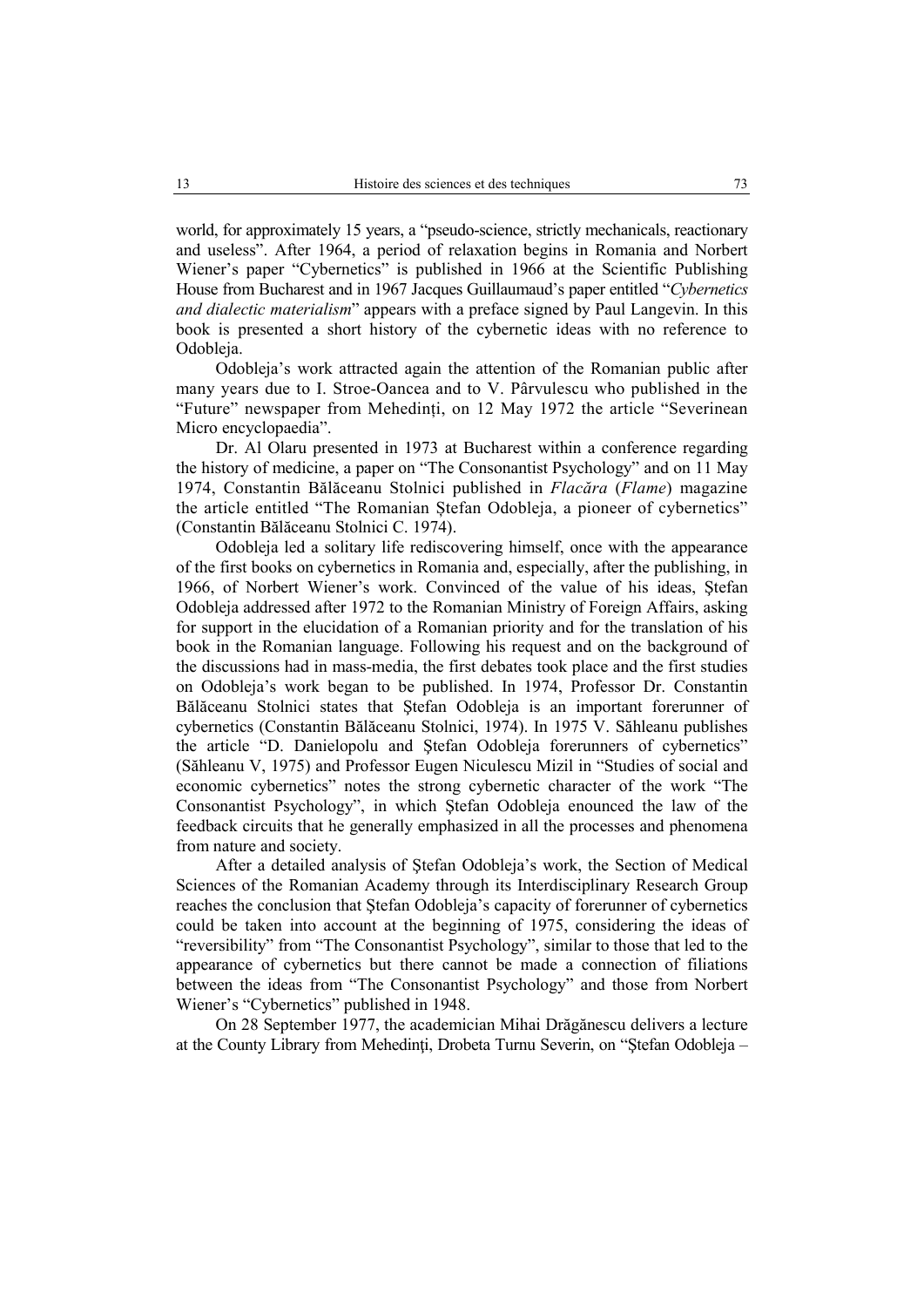the relation between man and machine", and in 1978 Ştefan Odobleja publishes at Craiova, at the Romanian Writing Publishing House the work "The Consonantist Psychology and Cybernetics", in which he states his own ideas regarding his priorities in cybernetics.

All the studies and papers written during the period in which "The Consonantist Psychology" was analysed were gathered in the volume "Romanian forerunners of cybernetics" published in 1979. This volume contributes to the recognition at the Romanian academic level of Ştefan Odobleja's merits as forerunner of cybernetics and in 1981 the Romanian Academy dedicates to him the collection of studies "Odobleja between Ampère and Wiener" in which Odobleja is placed as a forerunner between the two internationally known savants.

In 1982 the Scientific and Encyclopaedic Publishing House from Bucharest published for the first time in Romanian the work "The Consonantist Psychology" with an introductory study signed by the academician Mihai Drăgănescu and professor Pantelimon Golu, and in 1984 Odobleja's paper "Introduction to resonance logics" appears in Craiova, The Romanian Writing Publishing House, edition revised by the academician Alexandru Surdu, preface signed by Constantin Noica (a selection of the first 4,000 leaves of the manuscript "Resonance Logics", which includes over 15,000 leaves).

In a series of studies meant to examine Ştefan Odobleja's role and position in the development of cybernetics the academician Mihai Drăgănescu concluded that: "Ştefan Odobleja cannot be considered the founder of cybernetics, this being Norbert Wiener's merit, but Ştefan Odobleja not only is he a forerunner of cybernetics but he also has world priority of the idea of a generalized cybernetics being the first to consider the closed loop phenomenon, therefore with reverse connection, as a universal law. According to our knowledge no one else before him had such a vision of the general role of feedback (reversibility law) in as many fields as possible, generally, in all fields. In this way, he delimits himself from all the particular instances in which reverse connections were emphasized." (Drăgănescu M, 1982).

On 13 November 1990 Ştefan Odobleja is chosen post-mortem member of the Romanian Academy.

Ştefan Odobleja's manuscripts wait to be exploited. Constantin Noica in the preface to "Introduction to resonance logics" said that the publication of Odobleja's works "could contribute to the renewal of the perspectives and points of view of today's scientific culture, a culture within which Odobleja's original ideas cannot be ignored. If he could not make the most of them until the end, we are convinced that, in the Romanian culture at least, through their novelty and boldness they will awake great creative vocations that we need to qualify in world's culture".

3.4.4. *The international recognition of Odobleja's work* 

"The Consonantist Psychology" was reviewed in 1941 in USA in *"Psychological Abstracts"* summary magazine*.*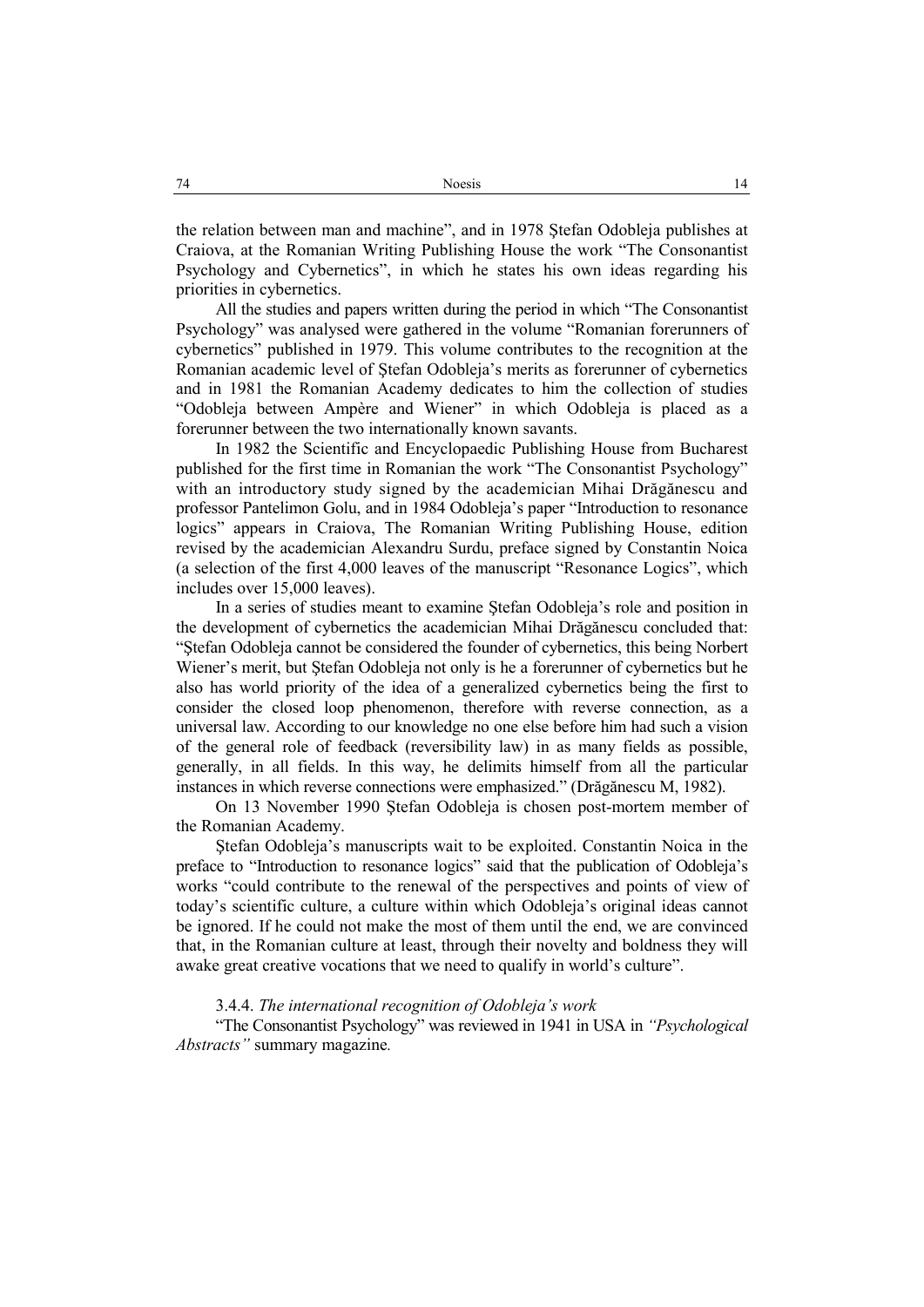In August 1978 the IV<sup>th</sup> International Congress of Cybernetics and Systems took place in Amsterdam but because Ştefan Odobleja was ill he could not participate in person but he sent the paper entitled "Diversity and Unity in Cybernetics" that was presented at the congress by a Romanian representative and in the same year the text of the paper appeared in the volumes published by the Congress.

B. H. Rudall from the University of Wales, who presided the session where the paper was presented, said: "*Dr. Odobleja's work was very well received… … Dr. Odobleja's precedent paper ("The Consonantist Psychology") was considered very interesting and it was highly appreciated, but of course there were no formal discussions on any pretences, and although unofficial discussion were carried out after our meetings, I do not know yet enough about dr. Odobleja's contributions in cybernetics for me to comment on his work.*"

Thus, at the IV<sup>th</sup> International Congress of Cybernetics and Systems dr. Ştefan Odobleja's case as a forerunner of cybernetics was raised before the entire scientific community and consequently, his international life began in 1978, once with Odobleja's death.

#### **4. SUMMARY AND CONCLUSIONS**

1. Cybernetics or the theory command and communication in beings and machines is the creation of a group of experts belonging to different fields who between 1920 and 1948 observed that a series of problems related to the control of the machines and organisms have in common certain organisation mechanisms and laid the foundations of a new subject evolving around two concepts: feedback– reverse connection principle (feedback circuit) and information.

2. Through his paper "The Consonantist Psychology", Ştefan Odobleja proved that he had genius, that he deserved to appear in the universal science besides Ampère and Norbert Wiener in the establishment of the cybernetic concept and way of thinking. Ampère anticipated cybernetics as a science, Stefan Odobleja elaborated the central ideas of cybernetics and the cybernetic way of thinking, N. Wiener regained what, in other conditions, Ştefan Odobleja has discovered and managed to build cybernetics as a science through a complete mathematical analysis of the feedback theory and automated processes.

3. The second half of the  $XX<sup>th</sup>$  century is marked by cybernetic concepts because of Norbert Wiener, but behind him are many scientists as in any other field of knowledge. Among these, Stefan Odobleja is worth mentioning, as he is the one of its most valuable moments. Stefan Odobleja's biggest merit is the one of having discovered the general character of the feedback and of having tried to emphasize it in the most diverse range of processes and phenomena.

4. Odobleja made the first step in intuiting the cybernetic science but it was an important one and when it became internationally known, the Odobleja-Wiener